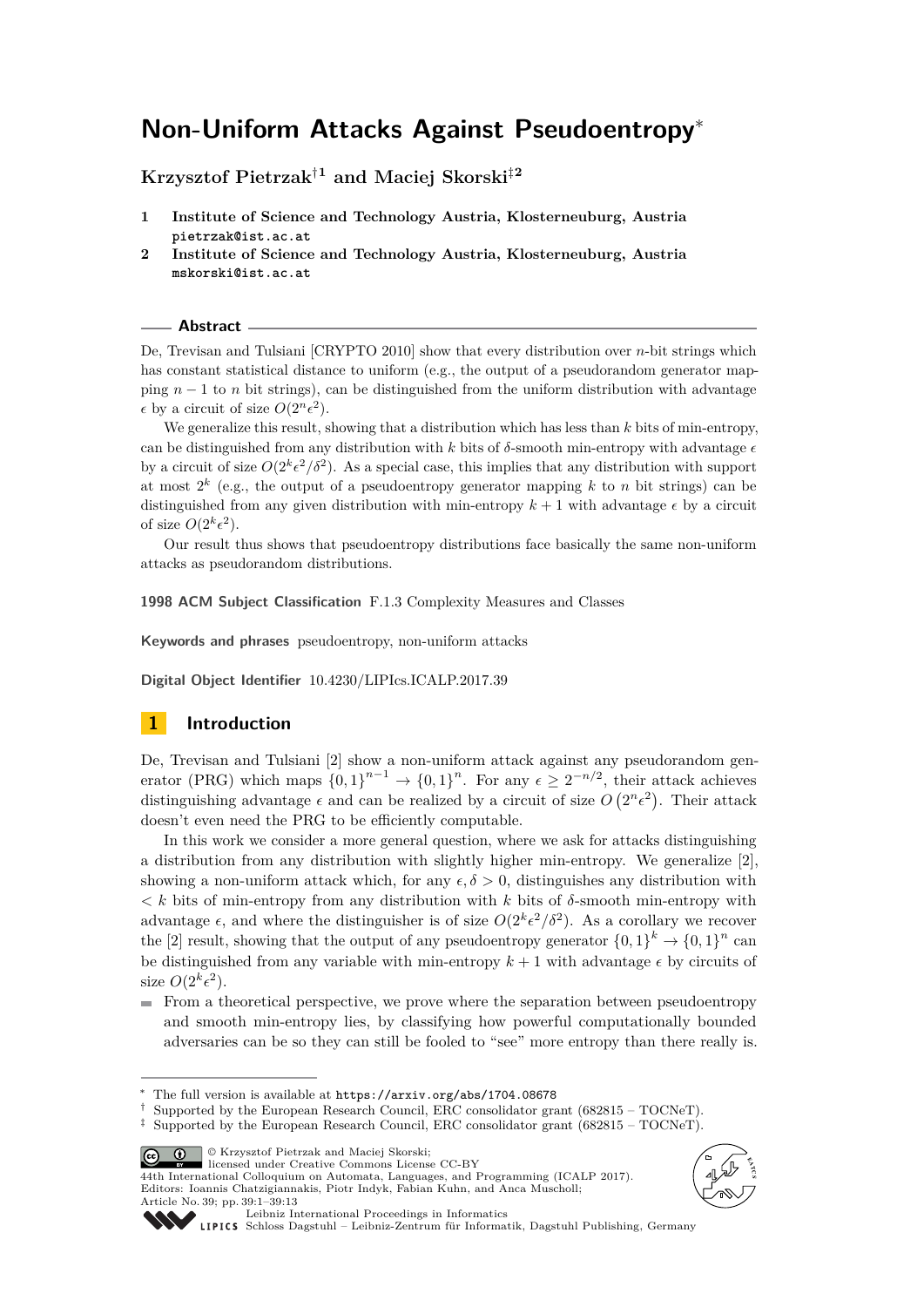#### **39:2 Non-Uniform Attacks Against Pseudoentropy**

From a more practical perspective, our result shows that using pseudoentropy instead of pseudorandomness (which for many applications is sufficient and allows for saving in entropy *quantity* [\[3\]](#page-12-2)), will not give improvements in terms of *quality* (i.e., the size and advantage of distinguishers considered), at least not against generic non-uniform attacks.

#### **1.1 Notation and Basic Definitions**

Two variables *X* and *Y* are  $(s, \epsilon)$  indistinguishable, denoted *X* ∼<sub>*s*, $\epsilon$ </sub> *Y*, if for all boolean circuits *D* of size  $|D| \leq s$  we have  $|\Pr[D(X) = 1] - \Pr[D(Y) = 1]| \leq \epsilon$ . The statistical distance of *X* and *Y* is  $d_1(X; Y) \stackrel{\text{def}}{=} \sum_x |P_X(x) - P_Y(x)|$  (where  $P_X(x) \stackrel{\text{def}}{=} \Pr[X = x]$ ), the Euclidean distance of *X* and *Y* is  $d_2(P_X; P_Y) \stackrel{\text{def}}{=} \sqrt{\sum_x (P_X(x) - P_Y(x))^2}$ . A variable *X* has min-entropy k if it doesn't take any particular outcome with probability greater  $2^{-k}$ , it has *δ*-smooth min-entropy *k* [\[6\]](#page-12-3), if it's *δ* close to some distribution with min-entropy *k*. *X* has *k* bits of HILL pseudoentoentry of quality  $(s, \epsilon)$  if there exists a Y with min-entropy k that is  $(s, \epsilon)$  indistinguishable from X, we use the following standard notation for these notions:  $\textsf{min-entropy:}~~ \mathsf{H}_{\infty}(X) \overset{\textup{def}}{=} -\log \max_{x} \left( \Pr[X=x] \right) \; .$  ${\sf smooth\,\, min\text{-}entropy} \colon \, \mathsf{H}^{\delta}_\infty(X) \stackrel{\sf def}{=} \max_{Y, d_1(X;Y) \leq \delta} \mathsf{H}_\infty(Y) \,$  *.* 

 $\mathsf{HILL}\n$  pseudoentropy:  $\mathsf{H}^{\mathsf{HILL}}_{s,\epsilon}(X) \stackrel{\mathsf{def}}{=} \max_{Y,Y \sim_{(s,\epsilon)} X} \mathsf{H}_\infty(Y)$  .

# **1.2 Our Contribution**

In this work give generic non-uniform attacks on pseudoentropy distributions. A seemingly natural goal is to consider a distribution *X* with  $H_{\infty}(X) \leq k$  bits of min-entropy, strictly larger  $H_{s,\epsilon}^{HILL}(X) \geq k+1$  bits of HILL entropy, and then give an upper bound on *s* in terms of  $\epsilon$ . This does not work as there are *X* where  $H_{\infty}(X) \ll H_{\infty}^{\delta}(X)$ ,<sup>[1](#page-1-0)</sup> and as by definition  $H_{\infty}^{\delta}(X) = H_{\infty,\delta}^{HILL}(X)$ , we can have a large entropy gap  $H_{\infty,\delta}^{HILL}(X) - H_{\infty}(X)$  even when considering unbounded adversaries against HILL entropy. For this reason, in our main technical result [1](#page-1-1) below, we must consider distributions with bounded *smooth* min-entropy. This makes the statement of the lemma somewhat technical. In practice, the distributions considered often have bounded support, for example because they were generated from a short seed by a deterministic process (like a pseudorandom generator). In this case we can drop the smoothness requirement as stated in Theorem [2](#page-1-2) below.

<span id="page-1-1"></span>▶ Lemma 1 (Nonuniform attacks against pseudoentropy). *Suppose that*  $X \in \{0,1\}^n$  does not *have k bits of*  $\delta$ *-smooth min-entropy, i.e.,*  $H_{\infty}^{\delta}(X) < k$ *, then for any*  $\epsilon$  *we have* 

 $H^{\text{HILL}}_{\tilde{O}(2^k \epsilon^2 \delta^{-2}), \epsilon}(X) < k$ 

*where*  $\tilde{O}(\cdot)$  *hides a factor linear in n.* 

<span id="page-1-2"></span>**Find 1. Chooper 1.** Let  $f: \{0,1\}^k \to \{0,1\}^n$  be a deterministic (not necessarily efficient) function. *Then we have*

 $H_{\tilde{O}(2^k\epsilon^2),\epsilon}^{\text{HILL}}(f(U_k)) \leq k+1.$ 

*more generally, for any X over*  $\{0,1\}^n$  *with support of size*  $\leq 2^k$ 

 $H^{\text{HILL}}_{\tilde{O}(2^k \epsilon^2), \epsilon}(X) \leq k+1.$ 

<span id="page-1-0"></span><sup>&</sup>lt;sup>1</sup> Consider an *X* which is basically uniform over  $\{0,1\}^n$ , but has mass  $\delta$  on one particular point, then  $\log \delta^{-1} = \mathsf{H}_{\infty}(X) \ll \mathsf{H}_{\infty}^{\delta}(X) = n.$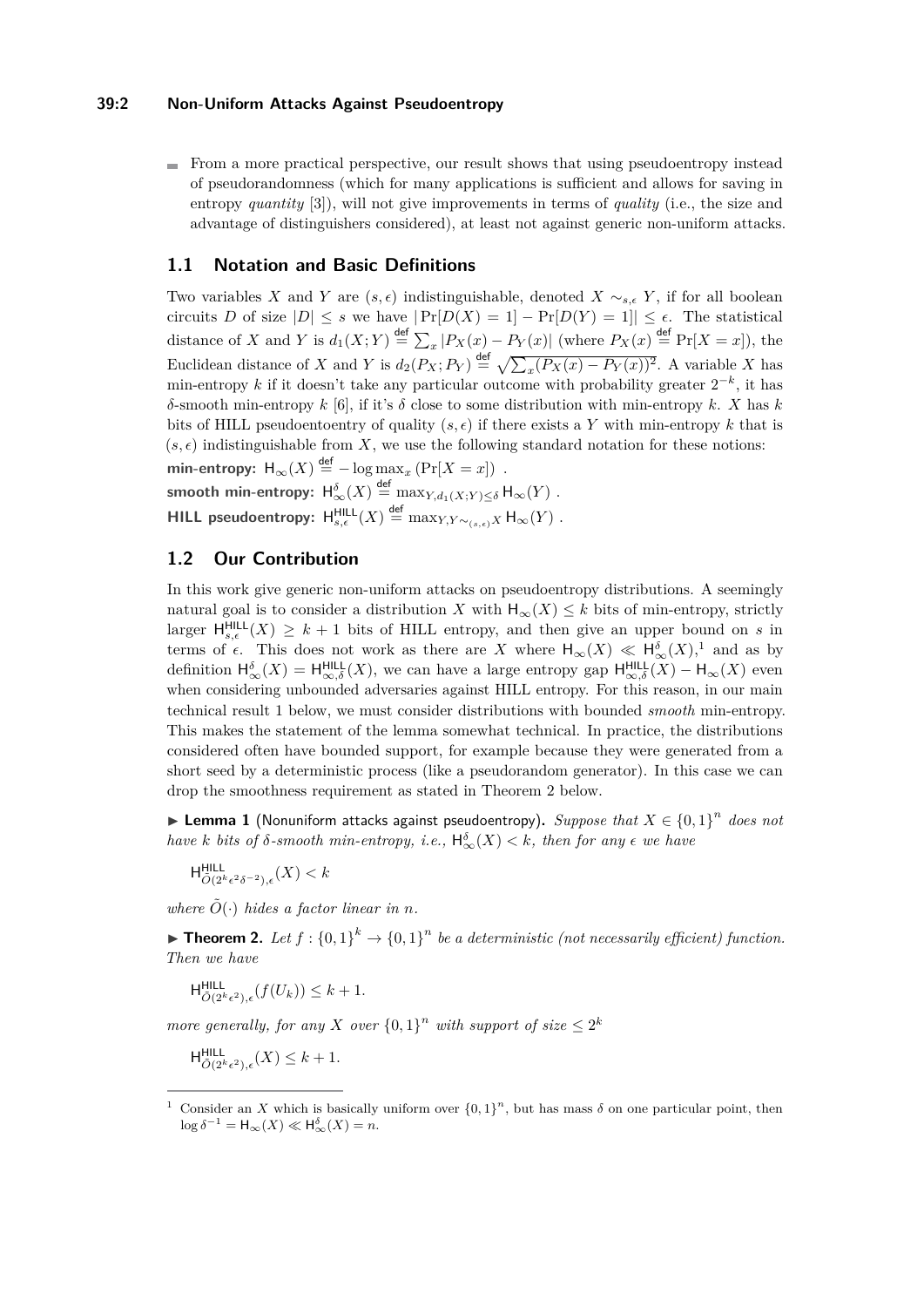$\triangleright$  Remark (Concluding best attacks against PRGs). For the special case  $n = k + 1$  we recover the bound for pseudo*random* generators from [\[2\]](#page-12-0).

**Proof of Theorem [2.](#page-1-2)** The theorem follows from Lemma [1](#page-1-1) when  $\delta = 1/2$ ; consider any X with support of size  $\leq 2^k$ , then  $H_{\infty}^{\delta}(X) \leq k+1$ , as no matter how we cut probability mass of  $1 - \delta = 1/2$  over  $2^k$  elements, one element will have the weight at least  $2^{-k-1}$  $\mathcal{L} = \mathcal{L}$ 

#### **1.3 Proof Outline**

### **1.3.1 A Weaker Result as a Ball-Bins Problem**

We outline the proof of a somewhat weakened version of Theorem [2](#page-1-2) in the language of balls and bins. For every *Y* of min-entropy  $k' = k + \Omega(1)$  we want to distinguish *Y* from  $X = f(U_k)$ . Suppose for simplicity that *Y* is flat and *f* is injective, so that *X* is also flat. Our strategy will be to hash the points randomly into two bins and take advantage of the fact that the *average maximum load* is closer to  $\frac{1}{2}$  when we sample from *Y* than when drawing from *X*. The reason is that *Y* has more balls, so by the law of large numbers, we expect the load to be "more concentrated" around the mean.

Think of throwing balls (inputs *x*) into two bins (labeled by −1 and 1). If the balls come from the support of X, the expected maximum load (over two bins) equals  $\approx 2^{k-1} + \sqrt{2/\pi} \cdot 2^{k/2}$ . Similarly, if the balls come from the support of *Y*, then maximum load is  $2^{k'-1} + \sqrt{2/\pi} \cdot 2^{k'/2}$ . In terms of the average load (the load normalized by the total number of balls):

 $\mathsf{AverageMaxLoad}(X) \approx 0.5 + \sqrt{2/\pi} \cdot 2^{-k/2} \quad \text{ w.h.p. when drawing from } X,$ AverageMaxLoad( $Y$ )  $\approx 0.5 + \sqrt{2/\pi} \cdot 2^{-k'/2}$  w.h.p. when drawing from  $Y$ .

As  $k' = k + \Omega(1)$  we obtain (with good probability):

 $\mathsf{AverageMaxLoad}(X) - \mathsf{AverageMaxLoad}(Y) = \Omega(2^{-k/2}).$ 

Letting D be one of these bins assignments we obtain a distinguisher with advantage  $\epsilon = \Omega(2^{-k/2})$ . To generate the assignments efficiently we relax the assumption about choosing bins and assume only that the choices of bins are independent for any group of  $\ell = 4$  balls. The fourth moment method allows us to keep sufficiently good probabilistic guarantees on the maximum load.

### **1.3.2 The General Case by Random Walk Techniques**

#### **1.3.2.1 A high-level outline and comparison to [\[2\]](#page-12-0)**

Below in Figure [1](#page-3-0) we sketch the flow of our argument.

Our starting point is the proof from [\[2\]](#page-12-0). They use the fact that a random mapping  $D: \{0,1\}^n \to \{-1,1\}$  likely distinguishes any two distributions *X* and *Y* over  $\{0,1\}^n$  with advantage being the Euclidean distance  $d_2(X; Y) \stackrel{\text{def}}{=} \sqrt{\sum_x (P_X(x) - P_Y(x))^2}$ .

For any *X* and *Y* with constant statistical distance  $\sum_{x} |P_X(x) - P_Y(x)| = \Theta(1)$  (which is the case for the PRG setting where  $Y = U_n$  and  $X = PRG(U_{n-1})$  this yields a bound  $\Omega\left(2^{-\frac{n}{2}}\right)$ . This bound can be then amplified, at the cost of extra advice, by partitioning the domain  ${0,1}^n$  and combining corresponding advantages (advice basically encodes if there is a need for flipping the output). Finally one can show that 4-wise independence provides enough randomness for this argument, which makes sampling D efficient. Our argument deviates from this approach in two important aspects.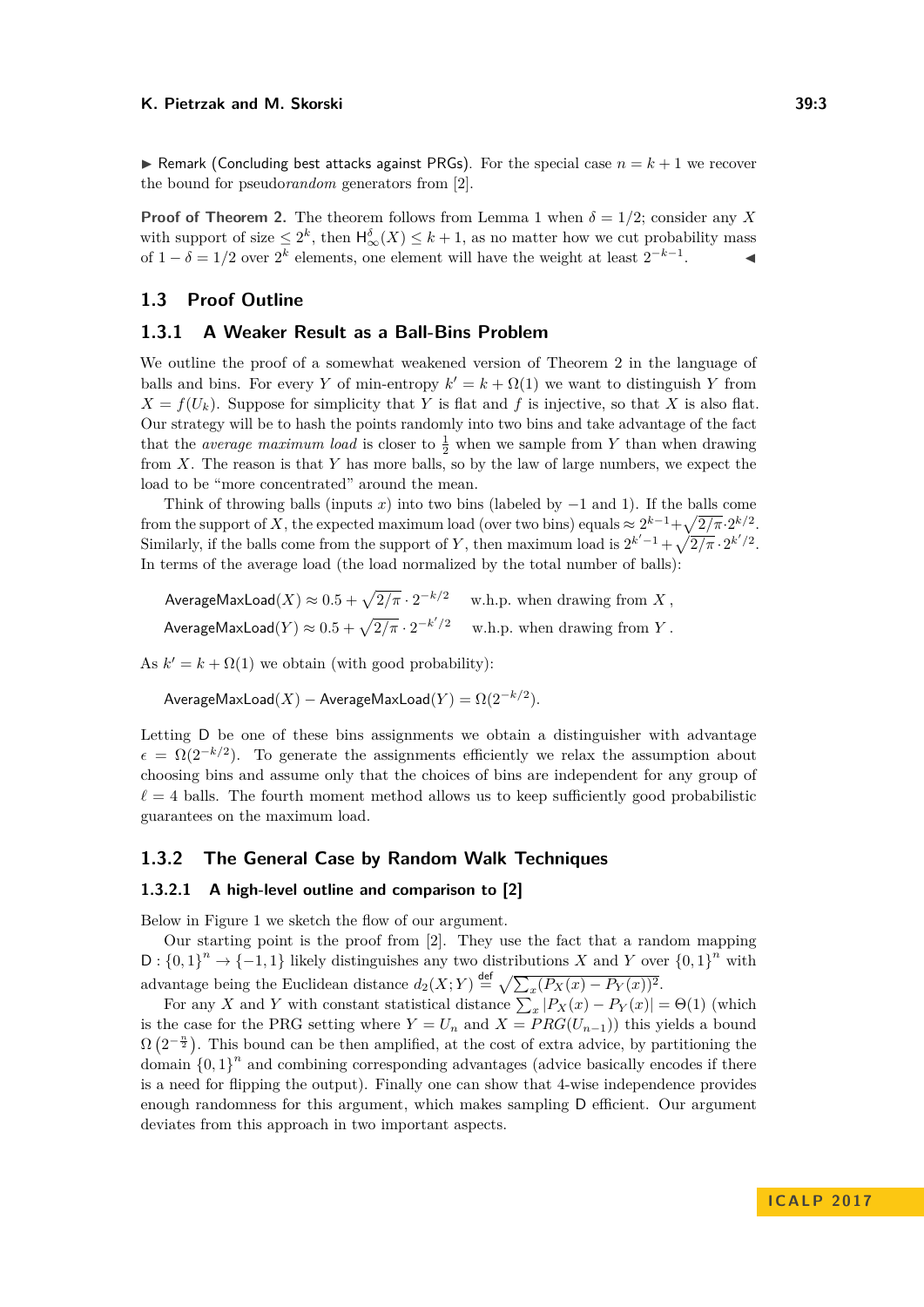## **39:4 Non-Uniform Attacks Against Pseudoentropy**

<span id="page-3-0"></span>

**Figure 1** The map of our proof.

The first difference is that in the pseudoentropy case we can improve the advantage from  $\Omega(2^{-\frac{n}{2}})$ , where *n* is the logarithm of the support of the variables considered, to  $\Omega(2^{-\frac{k}{2}})$ , where  $k$  is the min-entropy of the variable we want to distinguish from. The reason is that being statistically far from any *k*-bit min-entropy distributions implies a *large bias on* already  $2^k$  elements. This fact (see Lemma [8](#page-8-0) and Corollary [9,](#page-8-1) and also Figure [3\)](#page-5-0) is a new characterization of smooth min-entropy of independent interest.

The second subtlety arises when it comes to amplify the advantage over the partition slices. For the pseudorandomness case it is enough to split the domain in a deterministic way, for example by fixing prefixes of *n*-bit strings, in our case this is not sufficient. For us a "good" partition must shatter the  $2<sup>k</sup>$ -element high-biased set, which can be arbitrary. Our solution is to use *random partitions*, in fact, we show that using 4-universal hashing is sufficient. Generating base distinguishers and partitions at the same time makes probability calculations more involved.

Technical calculations are based on the fourth moment method, similarly as in [\[2\]](#page-12-0). The basic idea is that for settings where the second and fourth moment are easy to compute (e.g. sums of independent symmetric random variables) we can obtain good upper and lower bounds on the first moment. In the context of algorithmic applications these techniques are usually credited to [\[1\]](#page-12-4). Interestingly, exploiting natural relations to *random walks*, we show that calculations immediately follow by adopting classical (almost one century old) tools and results [\[5,](#page-12-5) [4\]](#page-12-6). Our technical novelty is an application of moment inequalities due to Marcinkiewicz-Zygmund and Paley-Zygmund, which allow us to prove slightly more than just the existence of an attack. Namely we generate it with constant success probability.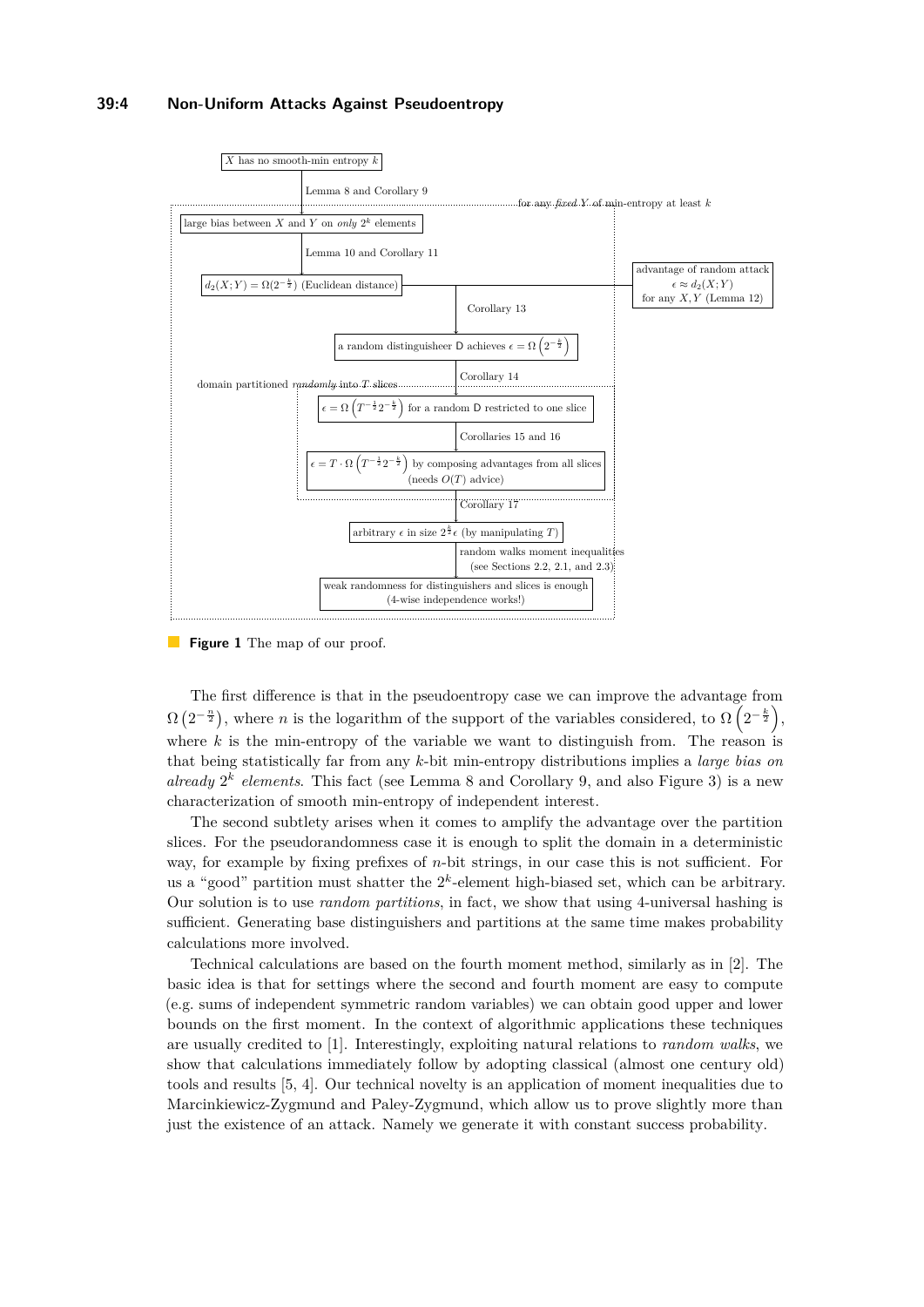<span id="page-4-0"></span>

**Figure 2** An intuition behind the attack. Random  $\pm 1$ -weights make the bias equal to the  $\ell_2$ distance of  $P_X$  and  $P_Y$ . This distance can be bounded in terms of the  $\ell_1$  distance, which concentrates mass difference  $\delta$  on less than  $2^k$  elements (the region in gray).

### **1.3.2.2 Advantage Ω(2<sup>−</sup>***k/***<sup>2</sup> )**

Consider any X with  $\delta$ -smooth min-entropy smaller than k. This requirement can be seen as a statement about the "shape" of the distribution. Namely, the mass of *X* that is above the threshold  $2^{-k}$  equals at least  $\delta$ , that is

$$
\sum_{x} \max(P_X(x) - 2^{-k}, 0) \ge \delta.
$$

For an illustration see Figure [2.](#page-4-0)

We construct our attack based on this observation. Define the advantage of a function D for distributions *X* and *Y* as

$$
Adv^{D}(X;Y) = \left| \sum_{x} D(x)(P_X(x) - P_Y(x)) \right|
$$

(writing also  $\mathsf{Adv}_{S}^{\mathsf{D}}$  when the summation is restricted to a subset *S*). Consider a random distinguisher  $D: \{0,1\}^n \to \{-1,1\}$ . Random variables  $D(x)$  for different *x* are independent, have zero-mean and second moment equal to 1. Therefore the expected square of of the advantage, over the choice of D, equals

$$
\mathbb{E}\left[\left(\mathsf{Adv}^{\mathsf{D}}(X;Y)\right)^2\right] = \mathbb{E}\left|\sum_x \mathsf{D}(x)(P_X(x) - P_Y(x))\right|^2 = \sum_x (P_X(x) - P_Y(x))^2.
$$

Let *S* be the set of *x* such that  $P_X(x) > 2^{-k}$ . For any *Y* of min-entropy at least *k* we obtain

$$
\sum_{x \in S} (P_X(x) - P_Y(x))^2 \ge \sum_{x \in S} (P_X(x) - 2^{-k})^2 \ge |S|^{-1} \left( \sum_{x \in S} (P_X(x) - 2^{-k}) \right)^2 \ge 2^{-k} \delta^2
$$

where the first inequality follows because  $P_Y(x) \leq 2^{-k} < P_X(x)$  for  $x \in S$ , the second inequality is by the standard inequality between the first and second norm, and the third inequality follows because we showed that  $Pr[X \in S] \geq |S| \cdot 2^{-k} + \delta$  (illustrated in Figure [2\)](#page-4-0) which also implies  $|S|^{-1} \geq 2^{-k}$ .

By the previous formula on the expected squared advantage this means that

$$
\mathbb{E}\left[\left(\mathsf{Adv}^{\mathsf{D}}(X;Y)\right)^2\right] \geqslant 2^{-k}\delta^2
$$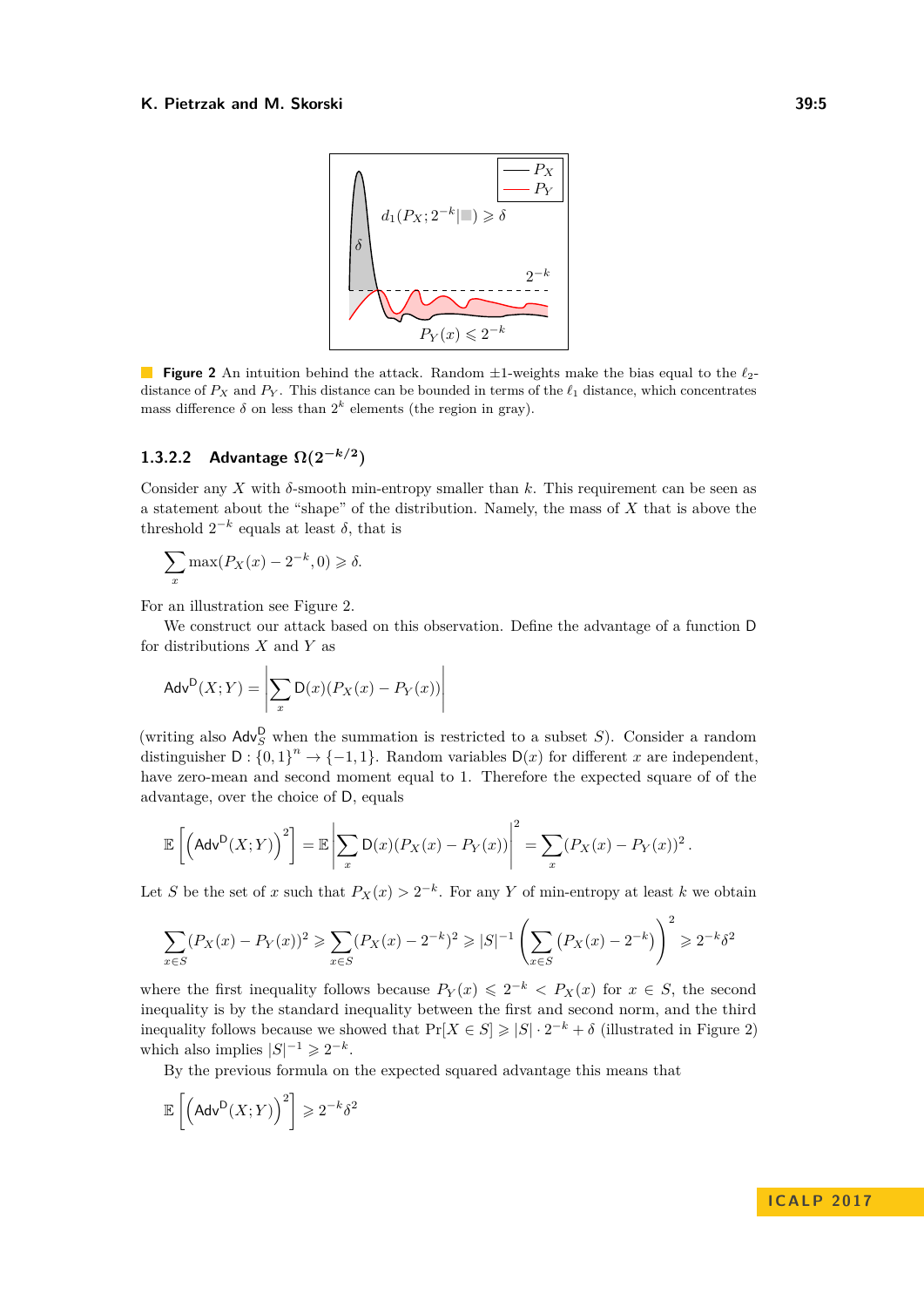<span id="page-5-0"></span>

**(a)** An example of a "bad" partition. Almost all advantage is captured by one partition slice *S*1.



**(b)** An example of a "good" partition. The advantage is evenly distributed among slices *S*1*, S*2.



for at least one choice of D. This implies

 $\mathsf{Adv}^{\mathsf{D}}(X;Y)\geqslant 2^{-\frac{k}{2}}\delta.$ 

A random D as defined would be of size exponential in *n*, but since we used only the second moment in calculations, it suffices to generate  $D(x)$  as pairwise independent random variables. By assuming 4-wise independence – which can be computed by  $O(n^2)$  size circuits – we can prove slightly more, namely that a constant fraction of generated D's are good distinguishers. This property will be important for the next step, where we amplify the advantage assuming larger distinguishers.

#### **1.3.2.3 Leveraging the advantage by slicing the domain**

Consider a random and equitable partition  $\{S_i\}_{i=1}^T$  of the set  $\{0,1\}^n$ . From the previous analysis we know that a random distinguisher achieves advantage  $\epsilon = d_2(P_X; P_Y)$  over the whole domain. Note that (for any, not necessarily random partition  ${S_i}_i$ ) we have

$$
(d_2(P_X; P_Y))^2 = \sum_{i=1}^{T} (d_2(P_X; P_Y|S_i))^2
$$

where  $d_2(P_X; P_Y|S_i)$  is the restriction of the distance to the set  $S_i$  (by restricting the summation to  $S_i$ ). From a random partition we expect the mass difference between  $P_X$  and *P<sup>Y</sup>* to be *distributed evenly* among the partition slices (see Figure [3\(b\)\)](#page-5-0). Based on the last equation, we expect

$$
d_2(P_X; P_Y|S_i) \approx \frac{d_2(P_X; P_Y)}{\sqrt{T}}
$$

to hold with high probability over  $\{S_i\}_i$ .

In fact, if the mass difference is not well balanced amongst the slices (in the extreme case, concentrated on one slice) our argument will not offer any gain over the previous construction (see Figure  $3(a)$ ).

By applying the previous argument to individual slices, for every *i* we can obtain an  $\text{advantage Adv}_{S_i}^{\mathsf{D}}(X;Y) = \Omega\left( (T^{-\frac{1}{2}} 2^{-\frac{k}{2}}) \delta \right) \text{ when restricted to the set } S_i \text{ (with high probability)}$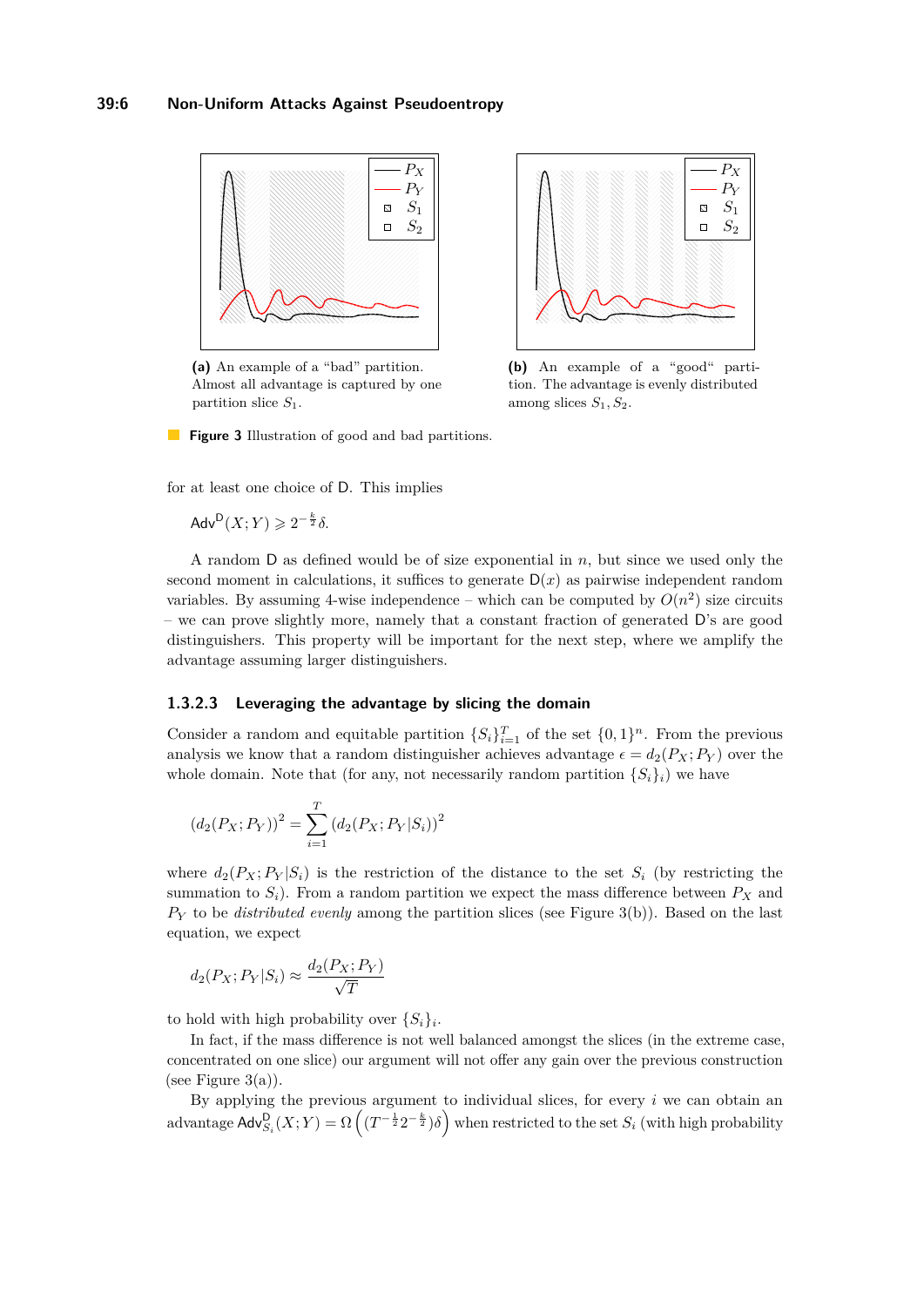over the choice of D and  $\{S_i\}_i$ . Now if the sets  $S_i$  are *efficiently recognizable*, we can combine them into a better distinguisher. Namely for every *i* we chose a value  $\beta_i \in \{-1, 1\}$  such that D's advantage (before taking the absolute value) restricted to  $S_i$  has sign  $\beta_i$ , and set

$$
\hat{\mathsf{D}}(x) = \beta_i \mathsf{D}(x), \text{ where } i \text{ is such that } x \in S_i,
$$

then the advantage equals (with high probability over  $D$  and the  $S_i$ 's)

$$
\mathsf{Adv}^{\hat{\mathsf{D}}}(X;Y) = \sum_{i=1}^T \mathsf{Adv}^{\mathsf{D}}_{S_i}(X;Y) = \Omega\left(T^{\frac{1}{2}}2^{-\frac{k}{2}}\delta\right)\,.
$$

We need to specify a 4-wise independent hash for D, another 4-wise independent hash for deciding in which of the *T* slices an element lies, and *T* bits to encode the  $\beta_i$ 's. Thus for a given *T* the size of  $\hat{D}$  will be  $T + \tilde{O}(n)$ . Using the above equation, we then get a smooth tradeoff  $s = O(2^k \epsilon^2 \delta^{-2})$  between the advantage  $\epsilon$  and the circuit size *s*. This discussion shows that to complete the argument we need the following two properties of the partition (a) the mass difference between  $P_X$  and  $P_Y$  is (roughly) equidistributed among slices and (b) the membership in partition slices can be efficiently decided.

#### **1.3.2.4 Slicing using 4-wise independence**

To complete the argument, we assume that *T* is a power of 2, and generate the slicing by using a 4-universal hash function  $h: \{0,1\}^n \to \{0,1\}^{\log T}$ . The *i*-th slice  $S_i$  is defined as  ${x \in \{0,1\}^n : h(x) = i}$ . These assumptions are enough to prove that

$$
\mathbb{E} \mathsf{Adv}_{S_i}^{\hat{\mathsf{D}}}(X;Y) = \Omega \left( T^{-\frac{1}{2}} d_2(P_X; P_Y) \right) = \Omega \left( T^{-\frac{1}{2}} 2^{-\frac{k}{2}} \delta \right).
$$

Interestingly, the expected advantage (left-hand side) cannot be computed directly. The trick here is to bound it in terms of the second and fourth moment. The above inequality, coupled with bounds on second moments of the advantage  $\mathsf{Adv}_{S_i}^{\hat{\mathsf{D}}}$  (obtained directly), allows us to prove that

$$
\Pr\left[\sum_{i=1}^T \mathsf{Adv}_{S_i}^{\hat{\mathsf{D}}} \geqslant \Omega(1) \cdot T^{\frac{1}{2}} 2^{-\frac{k}{2}} \delta\right] > \Omega(1).
$$

This shows that there exists the claimed distinguisher Dˆ. In fact, a *constant fraction* of generated (over the choice of D and  $\{\S_i\}_i$ ) distinguishers  $\hat{D}$ 's works.

#### **1.3.2.5 Random walks**

From a technical point of view, our method involves computing higher moments of the advantages to obtain concentration and anti-concentration results. The key observation is that the advantage written down as

$$
\mathsf{Adv}_{S_i}^{\mathsf{D}}(X;Y) = \left| \sum_{x} (P_X(x) - P_Y(x)) \mathbf{1}_{S_i}(x) \mathsf{D}(x) \right|
$$

which can be then studied as a *random walk*

$$
\mathsf{Adv}_{S_i}^{\mathsf{D}}(X;Y) = \left|\sum_{x} \xi_{i,x}\right|
$$

with zero-mean increments  $\xi_{i,x} = (P_X(x) - P_Y(x))\mathbf{1}_{S_i}(x)\mathbf{D}(x)$ . The difference with respect to classical model is that the increments are only  $\ell$ -wise independent (for  $\ell = 4$ ). However, that classical moment bounds still apply (see Sections [2.2](#page-7-0) and [2.3](#page-7-2) for more details).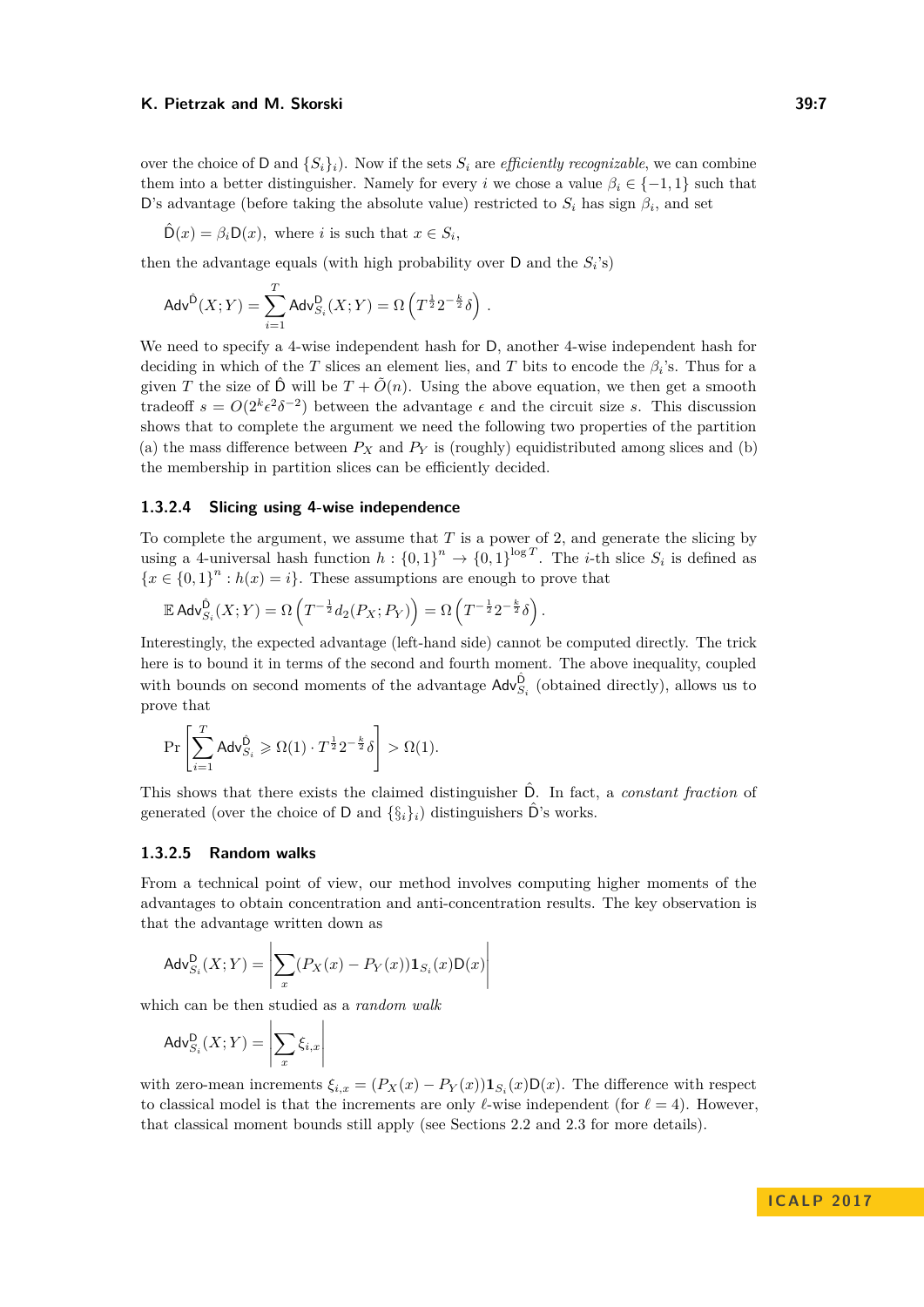# **2 Preliminaries**

### <span id="page-7-1"></span>**2.1 Interpolation Inequalities**

Interpolation inequalities show how to bound the *p*-th moment of a random variable if we know bounds on one smaller and one higher moment. The following result is known also as *log-convexity of L<sup>p</sup> norms*, and can be proved by the Hölder Inequality.

**Lemma 3** (Moments interpolation). For any  $p_1 < p < p_2$  and any bounded random variable *Z we have*

$$
||Z||_p \leq (||Z||_{p_1})^{\theta} (||Z||_{p_2})^{1-\theta}
$$

*where*  $\theta$  *is such that*  $\frac{\theta}{p_1} + \frac{1-\theta}{p_2} = \frac{1}{p}$ *, and for any r we define*  $||Z||_r = (\mathbb{E}|Z|^r)^{\frac{1}{r}}$ *.* 

Alternatively, we can *lower bound* a moment given *two higher moments*. This is very useful when higher moments are easier to compute. In this work will bound first moments from below when we know the second and the fourth moment (which are easier to compute as they are even-order moments)

<span id="page-7-5"></span>• Corollary 4. For any bounded Z we have 
$$
\mathbb{E}|Z| \geq \frac{(\mathbb{E}|Z|^2)^{\frac{3}{2}}}{(\mathbb{E}|Z|^4)^{\frac{1}{2}}}
$$
.

## <span id="page-7-0"></span>**2.2 Moments of random walks**

For a random walk  $\sum_{x} \xi(x)$ , where  $\xi(x)$  are independent with zero-mean, we have good control over the moments, namely  $\mathbb{E} |\sum_{x} \xi(x)|^p = \Theta(1) \cdot (\sum_{x} \text{Var}(\xi(x)))^{\frac{p}{2}}$  where constants depend on *p*. This result is due to Marcinkiewicz and Zygmund [\[5\]](#page-12-5) who extended the former result of Khintchine [\[4\]](#page-12-6). Below we notice that for *small moments p* it suffices to assume only *p*-wise independence (most often used versions assume fully independence)

<span id="page-7-4"></span> $\blacktriangleright$  **Lemma 5** (Strengthening of Marcinkiewicz-Zygmund's Inequality for  $p = 4$ ). *Suppose that*  ${\xi(x)}_{x \in \mathcal{X}}$  *are* 4*-wise independent, with zero mean. Then we have* 

$$
\frac{1}{\sqrt{3}} \left( \sum_{x \in \mathcal{X}} \text{Var}(\xi(x)) \right)^{\frac{1}{2}} \leq \mathbb{E} \left| \sum_{x \in \mathcal{X}} \xi(x) \right| \leq \left( \sum_{x \in \mathcal{X}} \text{Var}(\xi(x)) \right)^{\frac{1}{2}},
$$

$$
\mathbb{E} \left| \sum_{x \in \mathcal{X}} \xi(x) \right|^{2} = \sum_{x \in \mathcal{X}} \text{Var}(\xi(x)),
$$

$$
\left( \sum_{x \in \mathcal{X}} \text{Var}(\xi(x)) \right)^{2} \leq \mathbb{E} \left| \sum_{x \in \mathcal{X}} \xi(x) \right|^{4} \leq 3 \left( \sum_{x \in \mathcal{X}} \text{Var}(\xi(x)) \right)^{2}.
$$

The proof appears in Section [4.1.](#page-10-2)

### <span id="page-7-2"></span>**2.3 Anticontentration bounds**

<span id="page-7-3"></span>I **Lemma 6** (Paley-Zygmund Inequality)**.** *For any positive random variable Z and a parameter*  $\theta \in (0,1)$  *we have* 

$$
\Pr[Z > \theta \mathbb{E} Z] \geq (1 - \theta)^2 \frac{(\mathbb{E} Z)^2}{\mathbb{E} Z^2}.
$$

By applying Lemma [6](#page-7-3) to the setting of Lemma [5,](#page-7-4) and choosing  $\theta = \frac{1}{\sqrt{2}}$  $\overline{3}$  we obtain: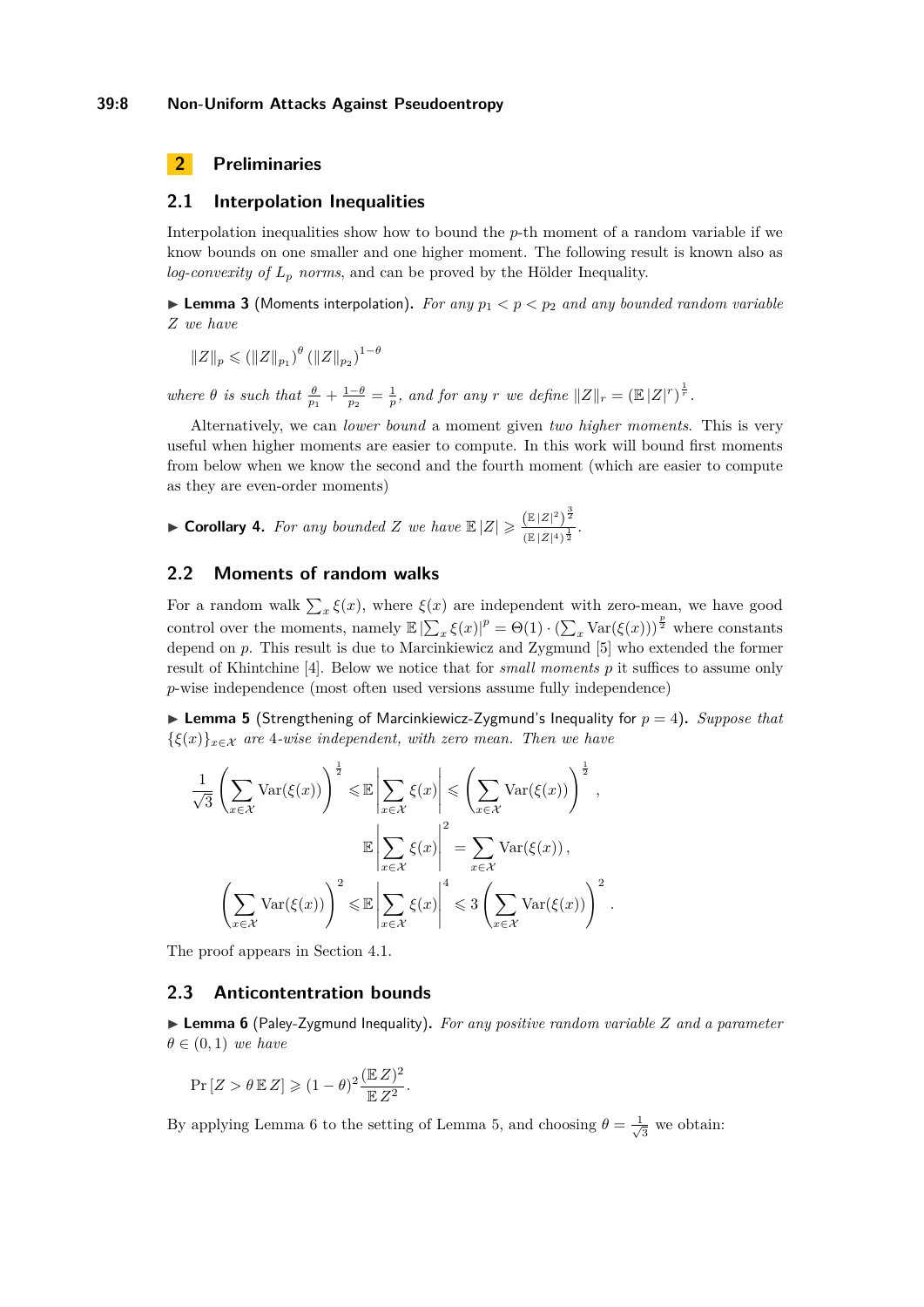<span id="page-8-4"></span>▶ Corollary 7 (Anticoncentration for walks with 4-wise independent increments). Suppose that  $\{\xi(x)\}_{x \in \mathcal{X}}$  *are* 4*-wise independent with zero-mean, then we have* 

$$
\Pr\left[\left|\sum \xi(x)\right| > \frac{1}{3}\left(\sum \text{Var}(\xi(x))\right)^{\frac{1}{2}}\right] > \frac{1}{17}.
$$

*where the summation is over*  $x \in \mathcal{X}$ *.* 

### **3 Proof of Lemma [1](#page-1-1)**

<span id="page-8-0"></span>▶ **Lemma 8** (Characterizing smooth min-entropy). For any random variable *X* with values in  $\alpha$  *finite set*  $\mathcal{X}$ *, any*  $\delta$  *and*  $k$  *we have the following equivalence* 

$$
H_{\infty}^{\delta}(X) \geq k \iff \sum_{x \in \mathcal{X}} \max (P_X(x) - 2^{-k}, 0) \leq \delta.
$$

The proof appears in Section [4.2.](#page-11-0) We will work with the following equivalent statement

<span id="page-8-1"></span> $\triangleright$  **Corollary 9** (No smooth min-entropy *k* implies bias w.r.t. distributions of min-entropy *k* over at most  $2^k$  elements). We have  $\mathsf{H}_\infty^\delta(X) < k$  *if and only if there exists a set*  $S$  *of at most*  $2^k$ *elements such that*

$$
\sum_{x \in S} |P_X(x) - P_Y(x)| > \delta
$$

*for all Y of min-entropy at least k.*

**Proof of Corollary [9.](#page-8-1)** The direction  $\Leftarrow$  trivially follows by the definition of smooth minentropy. Now assume  $\mathsf{H}^{\delta}_{\infty}(X) < k$ . Let *S* be the set of all *x* such that  $P_X(x) > 2^{-k}$ , then  $|S|$  < 2<sup>*k*</sup>, and moreover by Lemma [8](#page-8-0) we have  $\sum_{x \in S} (P_X(x) - 2^{-k}) > δ$ . In particular for any *Y* of min-entropy *k* (i.e.,  $P_Y(x) \leq 2^{-k}$  for all *x*)

$$
\sum_{x \in S} (P_X(x) - P_Y(x)) > \delta.
$$

<span id="page-8-2"></span>**Example 10** (Bias implies Euclidean distance). For any distributions  $P_X, P_Y$  on X and any *subset S of* X *we have*

$$
\left(\sum_{x\in S} \left(P_X(x) - P_Y(x)\right)^2\right)^{\frac{1}{2}} > |S|^{-1/2} \sum_{x\in S} |P_X(x) - P_Y(x)|.
$$

**Proof.** By the Jensen Inequality we have

$$
|S|^{-1} \left( \sum_{x \in S} \left( P_X(x) - P_Y(x) \right)^2 \right) > \left( |S|^{-1} \sum_{x \in S} |P_X(x) - P_Y(x)| \right)^2
$$

which is equivalent to the statement.

<span id="page-8-3"></span>► Corollary 11 (No smooth min-entropy implies Euclidean distance to min-entropy distribu**tions).** Suppose that  $\mathsf{H}^{\delta}_{\infty}(X) < k$ . Then for any Y of min-entropy at least k we have  $\left(\sum_{x} |P_X(x) - P_Y(x)|^2\right)^{\frac{1}{2}} > 2^{-\frac{k}{2}}\delta.$ 

**Proof of Corollary [11.](#page-8-3)** It suffices to combine Lemma [10](#page-8-2) and Corollary [9.](#page-8-1)

$$
f_{\rm{max}}
$$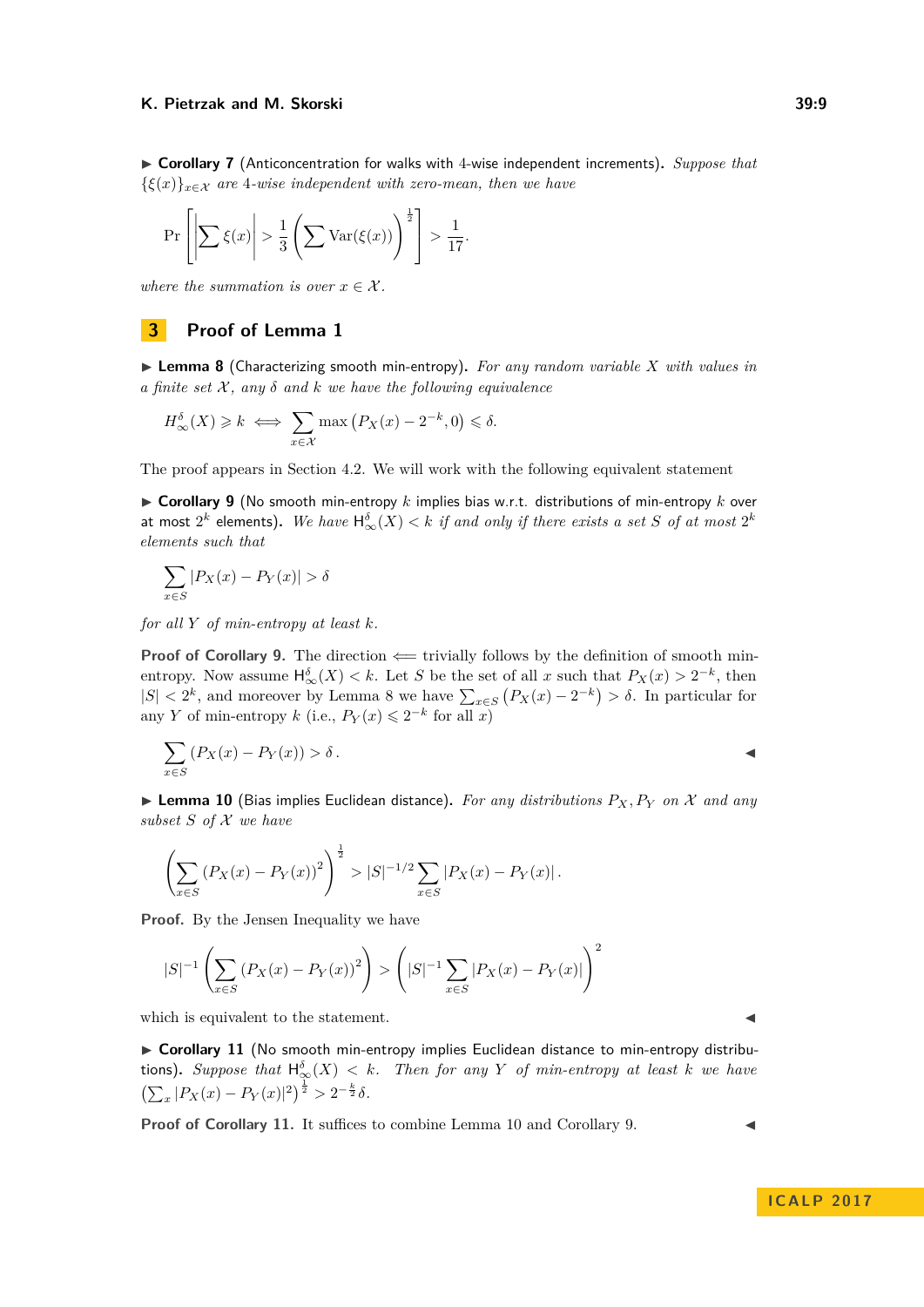#### **39:10 Non-Uniform Attacks Against Pseudoentropy**

By Corollary [7](#page-8-4) we conclude that the advantage of a random distinguisher for any two measures (in our case  $P_X$  and  $P_Y$ ) equals the Euclidean distance.

<span id="page-9-0"></span>▶ Lemma 12 (The advantage of a random distinguisher equals the Euclidean distance). Let  ${D(x)}_{x \in {0,1}}$ <sup>n</sup> be 4*-wise independent as indexed by x and such that*  $D(x)$  *outputs a random element from*  $\{-1,1\}$ *. Then for any set S we have* 

$$
\left|\sum_{x\in S} \mathsf{D}(x)(P_X(x)-P_Y(x))\right|>\frac{1}{3}\cdot d_2(P_X;P_Y)
$$

with probability  $\frac{1}{17}$  over the choice of D *(the result actually holds for any measures in place of PX, P<sup>Y</sup> ).*

For our case, that is the setting in Lemma [10,](#page-8-2) we obtain

<span id="page-9-3"></span> $\triangleright$  **Corollary 13** (A random attack achieves Ω  $(2^{-k}δ)$  with significant probability). For X, Y as *in Corollary* [11,](#page-8-3) and D *as in Lemma* [12](#page-9-0) *we have*  $\mathsf{Adv}^{\mathsf{D}}(X;Y) \geq \frac{1}{3} \cdot 2^{-\frac{k}{2}} \delta$  *w.p.*  $\frac{1}{17}$  *over* D.

## **3.1 Partitioning the domain into** *T* **slices**

Let  $h: \{0,1\}^n \to [1 \dots 2^t]$ , where  $t = \lceil \log T \rceil$ , be a 4-universal hash function. Define  $S_i = \{x : h(x) = i\}, \Delta(x) = P_X(x) - P_Y(x)$  and consider advantages on slices  $S_i$ 

$$
\operatorname{Adv}_{S_i}^{\mathsf{D}}\left(X;Y\right) = \left|\sum_{x} \Delta(x) \mathsf{D}(x) \mathbf{1}_{S_i}(x)\right|.
$$

The following corollary shows that on each of our *T* slices, we get the advantage  $T^{-\frac{1}{2}}2^{-\frac{k}{2}}\delta$ . The proof appears in Section [4.3.](#page-11-1)

<span id="page-9-2"></span> $\triangleright$  **Corollary 14** ((Mixed) moments of slice advantages). For D,  $\{S_u\}_u$  as above and every *i*, *j* 

$$
\mathbb{E}_{\mathsf{D}, \{S_u\}_u} \mathsf{Adv}_{S_i}^{\mathsf{D}}(X;Y) \geqslant 3^{-\frac{1}{2}} T^{-\frac{1}{2}} \cdot d_2\left(P_X; P_Y\right),
$$
  

$$
\mathbb{E}_{\mathsf{D}, \{S_u\}_u} \left(\mathsf{Adv}_{S_i}^{\mathsf{D}}(X;Y) \mathsf{Adv}_{S_j}^{\mathsf{D}}(X;Y)\right) \leqslant T^{-1} \cdot d_2(P_X; P_Y)^2,
$$

*(the statement is valid for arbitrary measures in place of*  $P_X, P_Y$ *).* 

Denote  $Z = \sum_i \mathsf{Adv}_{S_i}^{\mathsf{D}}(X;Y)$ . Using Lemma [6](#page-7-3) with  $\theta = \frac{1}{\sqrt{2}}$  $\frac{1}{3}$  where we compute  $\mathbb{E} Z^2$  and  $\mathbb{E} Z$  according to Corollary [14](#page-9-2) we obtain Pr  $\left|Z\right| > \frac{1}{\sqrt{2}}$  $\frac{1}{3} \cdot \mathbb{E} |Z|$   $\geq \frac{1}{17}$ . Bounding once again  $\mathbb{E}|Z|$  as in Corollary [14](#page-9-2) we get

<span id="page-9-1"></span>I **Corollary 15** (Total advantage on all partition slices)**.** *For X, Y as in Corollary [11,](#page-8-3)* D *and S<sup>i</sup> defined above we have*

$$
\Pr_{\mathsf{D}, \{S_u\}_u} \left[ \sum_{i=1}^T \mathsf{Adv}_{S_i}^{\mathsf{D}}(X;Y) \geq \frac{1}{3} \cdot T^{\frac{1}{2}} 2^{-\frac{k}{2}} \delta \right] \geq \frac{1}{17}
$$

*(for general*  $X, Y$  *the lower bound is*  $\Omega(1) \cdot T^{\frac{1}{2}} \cdot d_2(P_X; P_Y)$ *).* 

The corollary shows that the *total absolute advantage* over all partition slices, is as expected. Since  $\{S_i\}_i$  is a partition we have

$$
\sum_{i=1}^{T} \text{Adv}_{S_i}^{D}(X;Y) = \sum_{i=1}^{T} \left| \sum_{x \in S_i} (P_X(x) - P_Y(x)) \, \text{D}(x) \right| = \sum_{x} \left( P_X(x) - P_Y(x) \right) \text{D}(x) \beta(x)
$$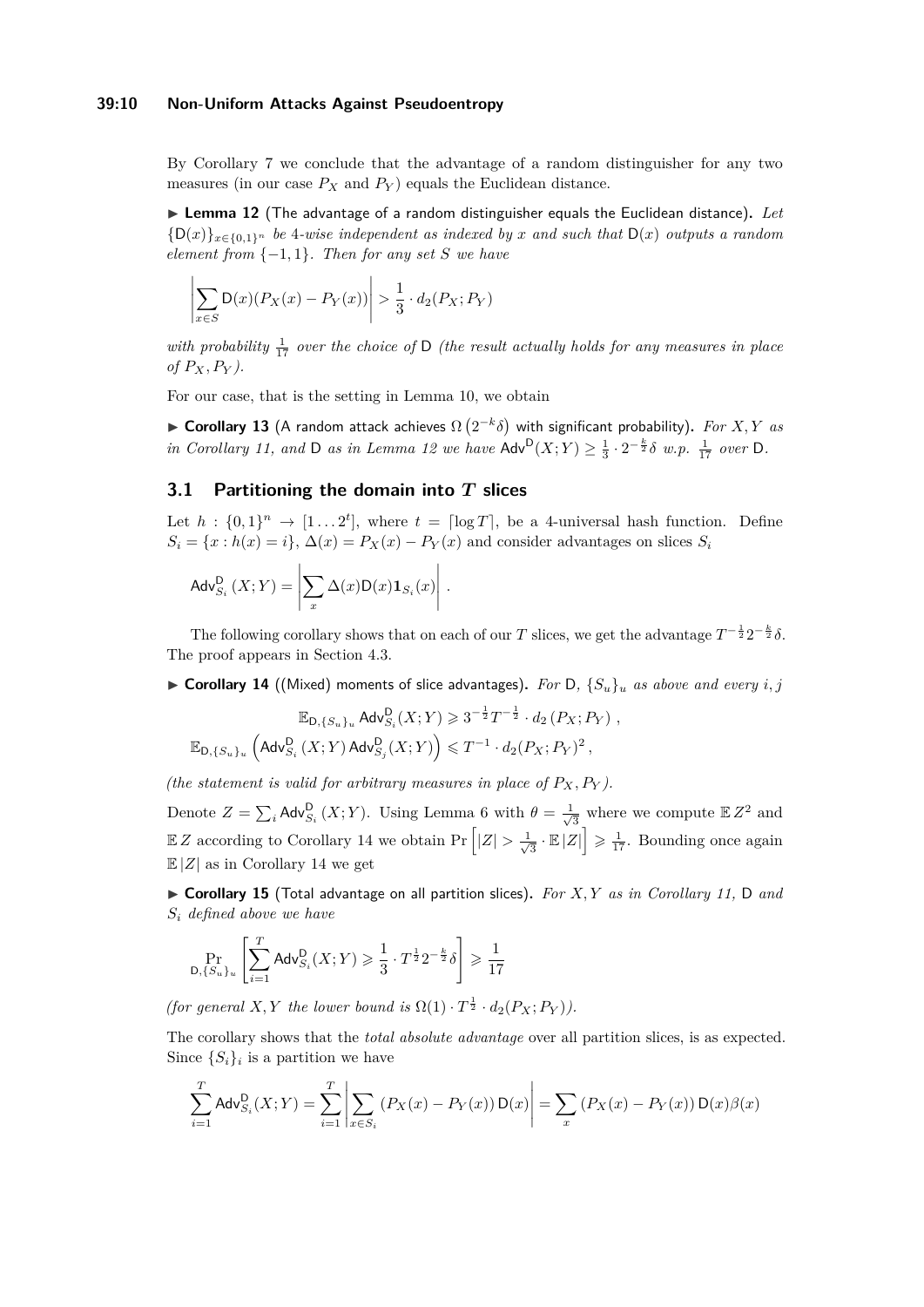where for  $\beta_i \stackrel{def}{=} \text{sgn}(\sum_{x \in S_i} (P_X(x') - P_Y(x)) \mathsf{D}(x))$  (the sign of the advantage on the *i*-th slice) we define  $\beta(x) = \beta_i$  where  $S_i$  contains *x*. This shows that by "flipping" the distinguisher output on the slices we achieve the sum of individual advantages. Since the bit  $\beta(x)$  can be computed with  $O(T) + \tilde{O}(n)$  advice (the complexity of the function  $i \to \beta_i$  plus the complexity of finding  $i$  for a given  $x$ ) we obtain

<span id="page-10-1"></span> $\triangleright$  **Corollary 16** (Computing total advantage by one distinguisher). For X, Y as in Corollary [11,](#page-8-3) D and  $\{S_i\}_i$  defined above there exists a modification to D which in time  $\tilde{O}(n)$  and advice  $O(T)$  *achieves advantage*  $\frac{1}{3} \cdot T^{\frac{1}{2}} 2^{-\frac{k}{2}} \delta$  *with probability*  $\frac{1}{17}$ *.* 

Finally by setting  $\epsilon = T^{\frac{1}{2}} 2^{-\frac{k}{2}} \delta$  and manipulating T we arrive at

<span id="page-10-0"></span> $\triangleright$  **Corollary 17** (Continue tradeoff). For any  $\epsilon$  there exists T such that the distinguisher in *Corollary* [16](#page-10-1) has advantage  $\epsilon$  and circuit complexity  $s = O(2^k \epsilon^2 \delta^{-2})$ .

# **4 Omitted Proofs**

# <span id="page-10-2"></span>**4.1 Proof of Lemma [5](#page-7-4) (Strengthening of Marcinkiewicz-Zygmund's Inequality for**  $p = 4$ **)**

Let  $Z = \sum_x \xi(x)$ . Since  $\xi(x)$  are (in particular) 2-wise independent with zero mean, we get

$$
\mathbb{E}\left(\sum_{x}\xi(x)\right)^{2} = \sum_{x,y}\mathbb{E}\left(\xi(x)\xi(y)\right) = \sum_{x=y}\mathbb{E}\left(\xi(x)\xi(y)\right) = \sum_{x}\text{Var}(\xi(x)),
$$

(the summation taken over  $x, y \in \mathcal{X}$ ). The fourth moment is somewhat more complicated

$$
\mathbb{E}\left(\sum_{x}\xi(x)\right)^{4} = \sum_{x_{1},x_{2},x_{3},x_{4}}\mathbb{E}\left(\xi(x_{1})\xi(x_{2})\xi(x_{3})\xi(x_{4})\right)
$$
  
\n
$$
= \sum_{x_{1}=x_{2}=x_{3}=x_{4}}\mathbb{E}\left(\xi(x_{1})\xi(x_{2})\xi(x_{3})\xi(x_{4})\right) + 3\sum_{x_{1}=x_{2}\neq x_{3}=x_{4}}\mathbb{E}\left(\xi(x_{1})\xi(x_{2})\xi(x_{3})\xi(x_{4})\right)
$$
  
\n
$$
= \sum_{x}\mathbb{E}\xi(x)^{4} + 3\sum_{x\neq y}\mathbb{E}\xi(x)^{2}\mathbb{E}\xi(y)^{2}
$$
  
\n
$$
= 3\left(\sum_{x}\mathbb{E}\xi(x)^{2}\right)^{2} - 2\sum_{x}\mathbb{E}\xi(x)^{4}.
$$

The second equality follows because whenever  $\xi(x)$  occurs in an odd power, for example  $x = x_1 \neq x_2 = x_3 = x_4$ , the expectation is zero (this way one can simplify and bound also higher moments, see [\[7\]](#page-12-7)). It remains to estimate the first moment. By Corollary [4](#page-7-5) and bounds on the second and fourth moment we have just computed we obtain

$$
\frac{1}{\sqrt{3}} \cdot \left( \sum_{x \in \mathcal{X}} \text{Var}(\xi(x)) \right)^{\frac{1}{2}} \leq \mathbb{E} \left| \sum_{x \in \mathcal{X}} \xi(x) \right|
$$

and the upper bound follows by Jensen's Inequality (with constant 1).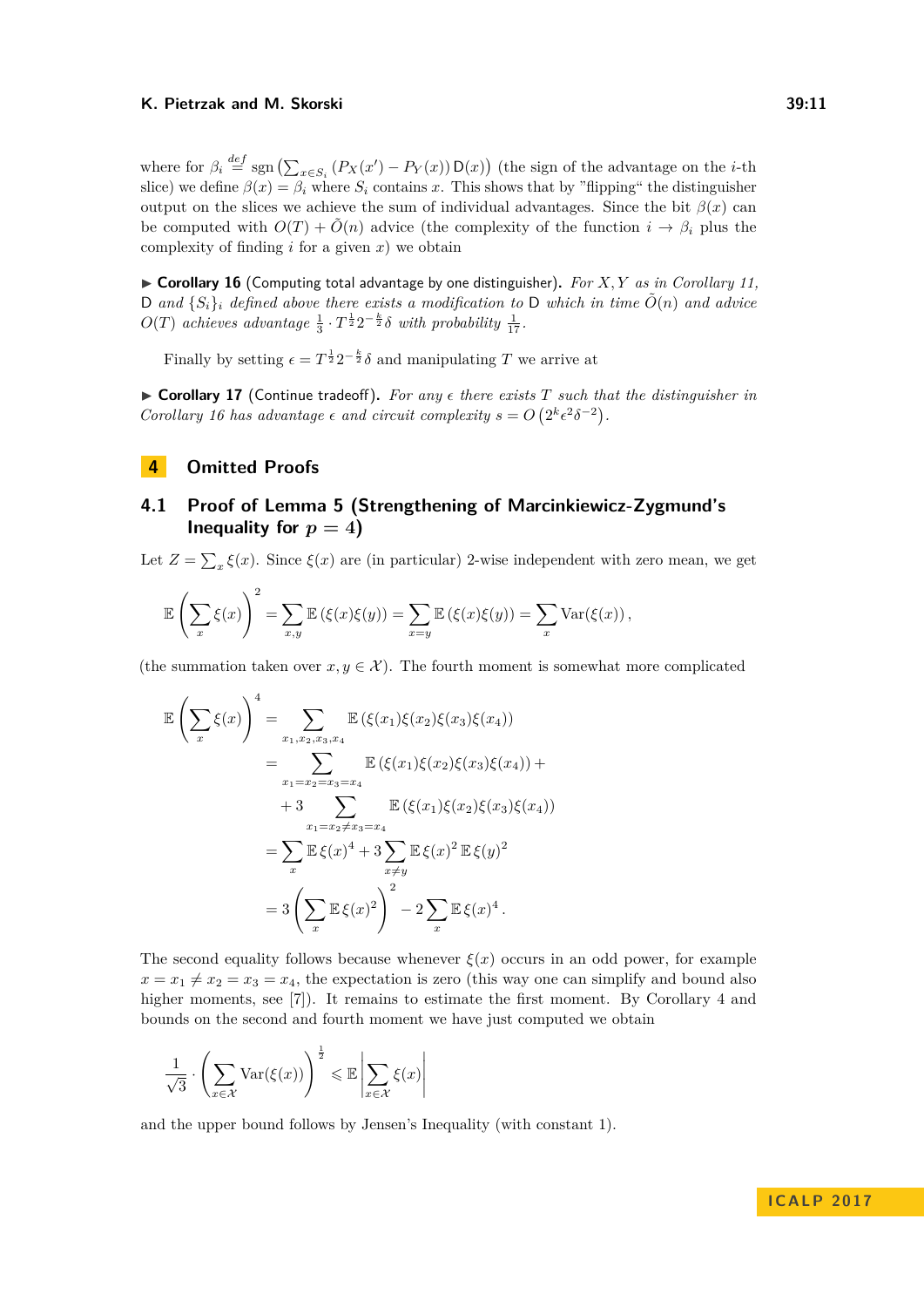# <span id="page-11-0"></span>**4.2 Proof of Lemma [8](#page-8-0) (Characterizing smooth min-entropy)**

Suppose that  $\mathsf{H}^{\delta}_{\infty}(X) \geq k$ . then, by definition, there is *Y* such that  $\mathsf{H}_{\infty}(Y) \geq k$  and  $\sum_{x:P_X(x)>P_Y(x)} P_X(x) - P_Y(x) \leq \delta$ . Since all the summands are positive and since  $P_Y(x)$  $2^{-k}$ , ignoring those *x* for which  $P_Y(x) < 2^{-k}$  yields

$$
\sum_{x:P_X(x)>2^{-k}} P_X(x) - P_Y(x) \le \delta.
$$

Again, since  $P_Y(x) \leq 2^{-k}$  we obtain

$$
\sum_{x:P_X(x)>2^{-k}} P_X(x) - 2^{-k} \leq \delta,
$$

which finishes the proof of the " $\Longrightarrow$ " part.

Assume now that  $\delta' = \sum_{x \in \mathcal{X}} \max (P_X(x) - 2^{-k}, 0) \leq \delta$ . Note that

$$
\sum_{x \in \mathcal{X}} \max\left(P_X(x) - \frac{1}{2^k}, 0\right) + \sum_{x \in \mathcal{X}} \max\left(\frac{1}{2^k} - P_X(x), 0\right) =
$$
  
= 
$$
2 \sum_{x \in \mathcal{X}} \left|P_X(x) - \frac{1}{2^k}\right| \ge 2 \sum_{x \in \mathcal{X}} \max\left(P_X(x) - \frac{1}{2^k}, 0\right)
$$

and therefore we have  $\sum_{x \in \mathcal{X}} \max(2^{-k} - P_X(x), 0) \geq \delta'$ . By this observation we can construct a distribution *Y* by shifting  $\delta'$  of the mass of  $P_X$  from the set  $S^- = \{x : P_X(x) > 2^{-k}\}\$ to the set  $\{x : 2^{-k} \geq P_X(x)\}$  in such a way that we have  $P_Y(x) \leq 2^{-k}$  for all *x*. Thus  $H_{\infty}(Y) \geq k$  and since a  $\delta'$  fraction of the mass is shifted and redistributed we have  $d_1(X;Y) \leq \delta'$ . This finishes the proof of the " $\Longleftarrow$ " part.

### <span id="page-11-1"></span>**4.3 Proof of Corollary [14](#page-9-2) ((Mixed) moments of slice advantages)**

For shortness denote  $\Delta(x) = P_X(x) - P_Y(x)$  and  $\mathsf{Adv}_{S_i}^{\mathsf{D}} = \mathsf{Adv}_{S_i}^{\mathsf{D}}(X;Y)$ .

Note that by Lemma [5,](#page-7-4) applied to the family  $f_x = \Delta(x)D(x)1_{S_i}(x)$  (which is 4-wise independent) we have

$$
\mathbb{E}\,\mathrm{Adv}_{S_i}^{\mathrm{D}}\geqslant 3^{-\frac{1}{2}}\left(\sum_x\Delta(x)^2\right)^{\frac{1}{2}}
$$

which is the first inequality claimed in the corollary. In turn, again by Lemma [5,](#page-7-4) we have

$$
\mathbb{E}\left(\mathsf{Adv}_{S_i}^{\mathsf{D}}\right)^2 = T^{-1} \cdot \sum_{x} \Delta(x)^2.
$$

Since this holds for any *i*, by Cauchy-Schwarz we get for any *i, j*

$$
\mathbb{E}\,\mathsf{Adv}_{S_i}^{\mathsf{D}}\mathsf{Adv}_{S_j}^{\mathsf{D}}\leqslant \sqrt{\mathbb{E}\left(\mathsf{Adv}_{S_i}^{\mathsf{D}}\right)^2\cdot \mathbb{E}\left(\mathsf{Adv}_{S_j}^{\mathsf{D}}\right)^2}\leqslant T^{-1}\cdot \sum_{x}\Delta(x)^2
$$

which proves the second inequality in the corollary.